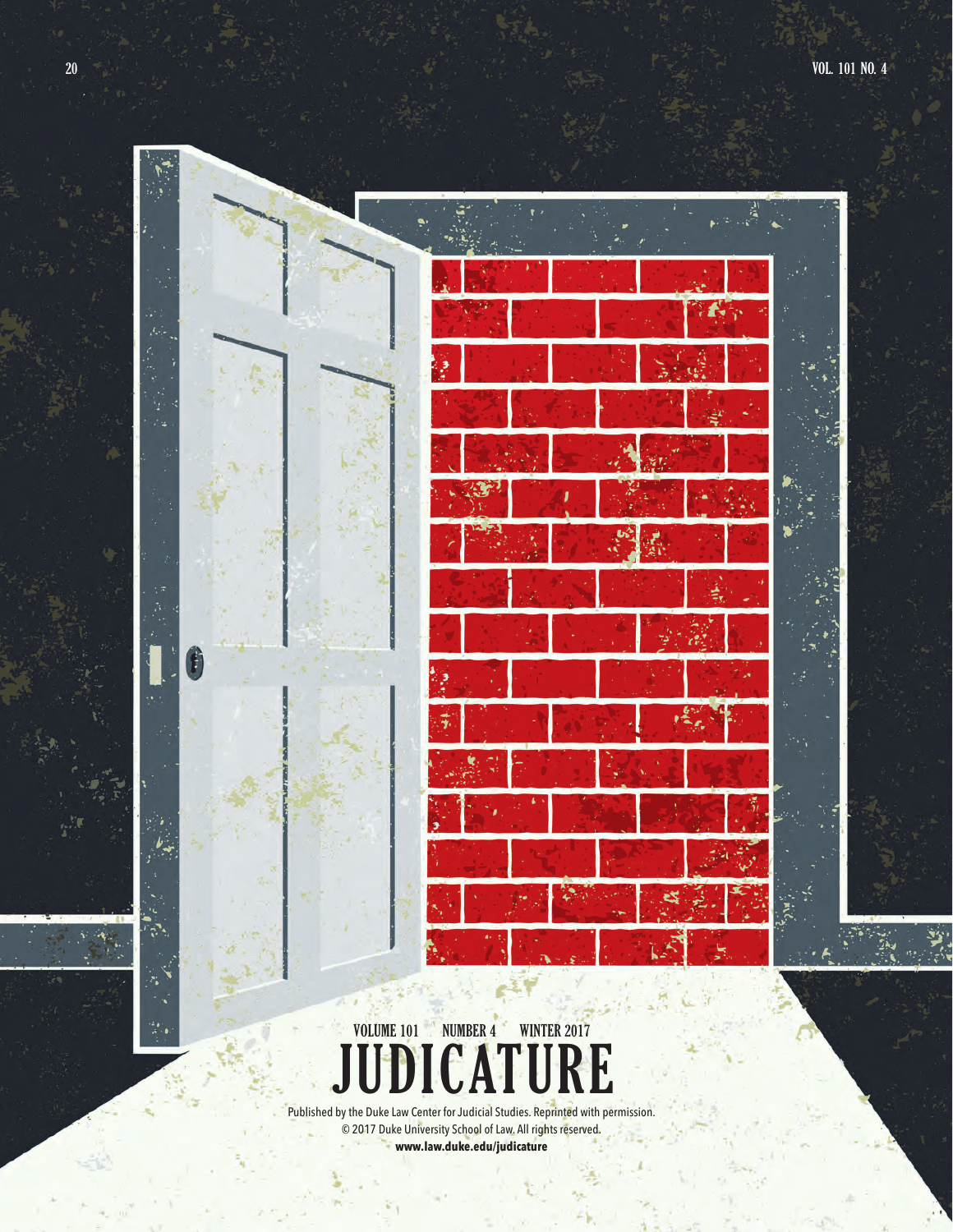## **OCTOBER TERM 2016**

# **Continuing to Close the Courthouse Doors?**

#### BY ERWIN CHEMERINSKY

he Supreme Court's October Term 2016 was unusual because from the first Monday in October until the April argument calendar, there were only eight justices on the first Monday in October until the April argument calendar, there were only eight justices on the bench. This affected every aspect of the Court's work, causing the justices to take and decide fewer cases and to look for ways to find consensus in order to avoid 4–4 splits. In fact, the Court was unanimous in over 50 percent of the decisions. This is not because the justices have suddenly found great consensus, but because of the types of matters on the docket and because of their approach to cases, often ruling narrowly and leaving the larger issues unresolved.

In other ways, though, this term was similar to prior terms under the Roberts Court. Once more, it was the Kennedy Court, as Anthony Kennedy was in the majority in 97 percent of the decisions — more than any other justice. Even focusing just on the non-unanimous cases, Kennedy was in the majority in 93 percent of the cases, far more than any other justice.

In another way, too, October Term 2016 continued an important trend of the Roberts Court: The Supreme Court

used jurisdictional doctrines to close the courthouse door to keep injured individuals from having their day in court. Many legal doctrines fashioned by the Supreme Court over the last several decades — restricting who has standing to sue, expanding sovereign immunity, enforcing arbitration clauses that prevent suits in court, limiting the availability of habeas corpus — mean that the courts often cannot provide any remedy to those whose rights have been violated.

Two decisions from October Term 2016 were particularly important in continuing this trend. One dealt with personal jurisdiction and the other concerned suits against federal officers. Both are likely to have long-term consequences on access to the courts.

#### **PERSONAL JURISDICTION**

Everyone who attends law school learns the law of personal jurisdiction, the doctrine that determines when a court can hear a civil case involving an out-ofstate defendant. For decades, the law has been largely settled and ultimately focused on whether it was fair to force someone to come from out of the state to defend a lawsuit. But in recent

years, the Supreme Court has dramatically changed this law, most recently in June 2017 in *Bristol-Myers Squibb Co. v. Superior Court of California*. This case, and a few recent earlier rulings, have made it much more difficult for a plaintiff to sue an out-of-state defendant, even when the defendant is a corporation that has extensive business contacts in a state.

This is going to create a significant impediment to holding corporations accountable, particularly in mass-tort situations and cases involving many people who each lose a relatively small amount from a corporation's wrongdoing. There is no way to understand this change in the law except as a major victory for corporations at the expense of injured consumers, patients, and employees. It is all about closing the courthouse doors.

#### **The law of personal jurisdiction**

4 defendant consents to litigation in For decades, the Supreme Court has held that due process limits the ability of courts in a state to exercise jurisdiction over out-of-state defendants. In *International Shoe Co. v. Washington*  (1945), the Court held that unless a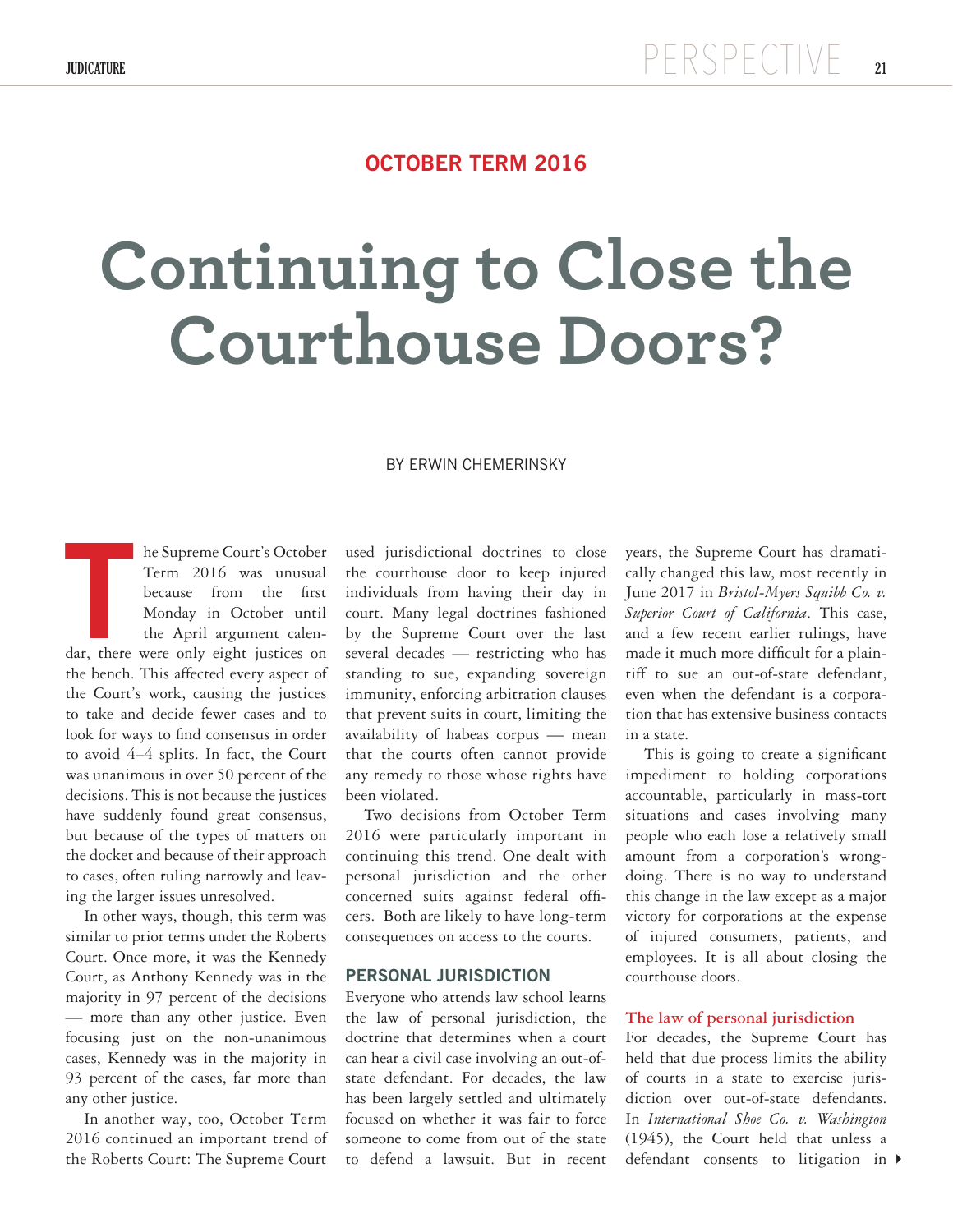a state, a court can exercise personal jurisdiction only if the defendant has "minimum contacts" with that state.

In subsequent cases, the Court identified two different ways of finding minimum contacts: general jurisdiction and specific jurisdiction. General jurisdiction was thought to exist when the defendant had systematic and continuous contacts with the state. Specific jurisdiction was based on the defendant's contacts with the state giving rise to the cause of action.

But over the last several years, the Court has significantly narrowed the availability of both general and specific jurisdiction. As to general jurisdiction, in *Goodyear Dunlop Tires Operations, S.A. v. Brown* (2011), the Court said that a court may assert jurisdiction over a foreign corporation only when the corporation's affiliations with the state in which suit is brought are so constant and pervasive "as to render [it] essentially at home in the forum State."

In *Daimler AG v. Bauman* (2014), the Court reaffirmed that general jurisdiction exists only over a defendant who is "home" within a state. There the Court found no personal jurisdiction over a large international corporation that extensively marketed and sold cars in California for the actions of its subsidiary in another country. The Court, in an opinion by Justice Ruth Bader Ginsburg, unanimously declared that "Daimler's slim contacts with the State hardly render it at home there."

At the same time, the Court has limited specific jurisdiction. In *Walden v. Fiore* (2014), the Court held that specific jurisdiction exists based only on contacts the defendant creates with the forum state. Gina Fiore and Keith Gipson, Nevada residents, were stopped by a DEA agent in Atlanta and found to have \$97,000 in cash. Fiore and Gipson explained that they were professional

gamblers and the money was their stake and winnings. Anthony Walden, the DEA agent, seized the cash and advised Fiore and Gipson that their funds would be returned if they proved a legitimate source for the cash. Fiore and Gipson returned home to Nevada without their money. After eight months, their money was returned to them.

Fiore and Gipson sued Walden in federal court in Nevada. Walden moved to dismiss for lack of personal jurisdic-

OVER THE LAST SEVERAL YEARS, THE COURT HAS **SIGNIFICANTLY** NARROWED THE AVAILABILITY OF BOTH GENERAL AND SPECIFIC JURISDICTION.

tion, but the Ninth Circuit found that there was specific jurisdiction over him because it was foreseeable that the effects of his actions would be felt in Nevada, the place where Fiore and Gipson lived.

The Supreme Court, in an opinion by Justice Clarence Thomas, unanimously reversed the Court of Appeals decision. As the Court explained, "our 'minimum contacts' analysis looks to the defendant's contacts with the forum State itself, not the defendant's contacts with persons who reside there." The Court said: "But the plaintiff cannot be the only link between the defendant and

the forum. Rather, it is the defendant's conduct that must form the necessary connection with the forum State that is the basis for its jurisdiction over him."

#### *Bristol-Myers Squibb Co. v. Superior Court*

Bristol-Myers Squibb Co. was sued in California Superior Court by several hundred individuals from 33 states (including 86 from California) for injuries from the Bristol-Myers drug Plavix, a drug used to prevent heart attacks and strokes in people who are at high risk of these events. There is no dispute that Bristol-Myers has extensive contacts with California: It regularly markets and promotes its drugs in California and distributes them to pharmacies in California to fill prescriptions.

But Bristol-Myers is incorporated in Delaware and has its principal place of business in New York and New Jersey. The parties and the lower courts agreed that there is not general jurisdiction in California, because it is not "home" in that state. This shows how much the law of personal jurisdiction has changed: Until recently this would have been enough to show systematic and continuous contacts with California and would have established general jurisdiction.

There is no dispute that Bristol-Myers can be sued in California by those who reside there and took Plavix there. Bristol-Myers, though, objected to non-California residents being able to sue in that state for the injuries they incurred elsewhere. The California Supreme Court found specific jurisdiction, emphasizing that there would be little inconvenience to Bristol-Myers Squibb because it already was defending a lawsuit for the same claims in California.

The Supreme Court held, 8–1, that jurisdiction did not exist for the out-ofstate plaintiffs to sue in California.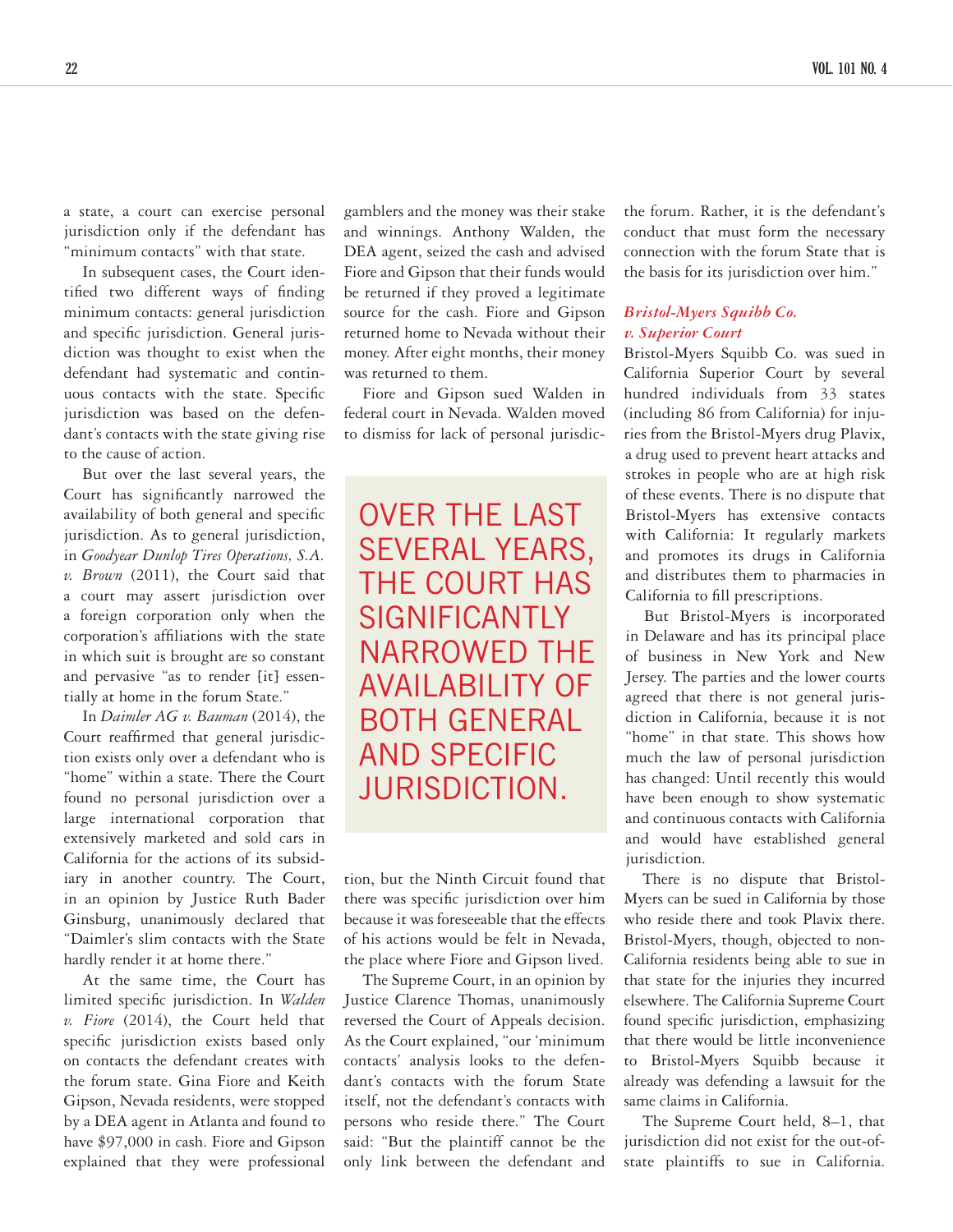Justice Samuel Alito wrote for the Court and said that the out-of-state plaintiffs could not sue in California because there was not an "adequate link between the State and the nonresidents' claims." Justice Alito wrote: "The relevant plaintiffs are not California residents and do not claim to have suffered harm in that State. In addition, . . . all the conduct giving rise to the nonresidents' claims occurred elsewhere. It follows that the California courts cannot claim specific jurisdiction." Justice Alito stressed that personal jurisdiction is not, as it always had been thought, primarily about fairness to a defendant; it is about constitutional limits on the territorial reach of a state court.

Justice Sonia Sotomayor wrote a forceful dissent and declared: "The majority's rule will make it difficult to aggregate the claims of plaintiffs across the country whose claims may be worth little alone. It will make it impossible to bring a nationwide mass action in state court against defendants who are 'at home' in different States. And it will result in piecemeal litigation and the bifurcation of claims. None of this is necessary. A core concern in this Court's personal jurisdiction cases is fairness. And there is nothing unfair about subjecting a massive corporation to suit in a State for a nationwide course of conduct that injures both forum residents and nonresidents alike."

#### **What now?**

Justice Alito offered three alternatives to the plaintiffs: They could sue together in the state where the defendant is "home"; they could file separate suits in each of their state courts; or perhaps they could sue in federal court. But all of these are problematic. Suing in the defendant's home state may not be convenient to the plaintiffs or a desirable forum. It also is of no use when

the defendant is a foreign corporation. Having plaintiffs sue in their own home state assumes there are enough plaintiffs there to make litigation viable.

It is notable that Justice Alito said that personal jurisdiction might be different in a federal court because until now personal jurisdiction in a state always has been deemed to be the same in the federal and state courts. This may suggest an even larger change to come in the law of personal jurisdiction, with it being different in a federal court compared to the state where it sits. This could be crucial for the future viability of multidistrict litigation or of nationwide class-action suits. Also, if personal jurisdiction is primarily about the constitutional reach of a state court, that will raise questions about whether it can continue to be gained by consent. Allowing consent makes sense when personal jurisdiction is primarily about fairness to a defendant, but not if it, like subject matter jurisdiction, is a structural limit on a court's authority.

The conclusion in inescapable that the Court has provided substantial protection for corporations — even a corporation like Bristol-Myers Squibb that engaged in a nationwide marketing campaign for its product — at the expense of injured plaintiffs.

### **SUING FEDERAL OFFICERS The** *Bivens* **Cause of Action**

No federal statute authorizes federal courts to hear suits or give relief against federal officers who violate the Constitution of the United States. Although 42 U.S.C. § 1983 authorizes suits against state and local officers, it has no application to the federal government or its officers. Nor are suits against federal officers allowed under any analogous statute.

Yet the Supreme Court long has held that federal officers may be sued

for injunctive relief to prevent future infringements of federal laws. The federal courts' ability to entertain suits seeking money damages against federal officers stems from the landmark 1971 decision of *Bivens v. Six Unknown Named Agents of Federal Bureau of Narcotics.* In *Bivens*, the Supreme Court ruled that federal officers who violate constitutional rights can be sued for money damages directly under the Constitution. Such lawsuits are named for that decision: "*Bivens* suits." They are a necessary tool for enforcing the Constitution and holding federal officers liable — especially since the United States government has sovereign immunity and generally cannot be sued for money damages. But for more than 35 years, the Supreme Court has backed away from the *Bivens* decision and has made it increasingly difficult to sue federal officers, even when they commit egregious constitutional violations. The Court did so again, in a significant way, in October Term 2016 in *Ziglar v. Abassi*.

In *Bivens*, the plaintiff, Wesley Bivens, alleged that he had been subjected to an illegal and humiliating search by agents of the Federal Bureau of Narcotics, and sought money damages as compensation. The district court dismissed the case saying that the law provided no basis for relief, and the Court of Appeals for the Second Circuit affirmed, holding "that the Fourth Amendment does not provide a basis for a federal cause of action for damages arising out of an unreasonable search and seizure." Bivens's only remedy against the federal officers, according to the Second Circuit, was under state tort law in state court.

4 majority opinion, by Justice William The United States Supreme Court reversed this ruling. It held that Bivens did not need to rely on a federal statute to sue, but could sue for damages based on the Fourth Amendment alone. The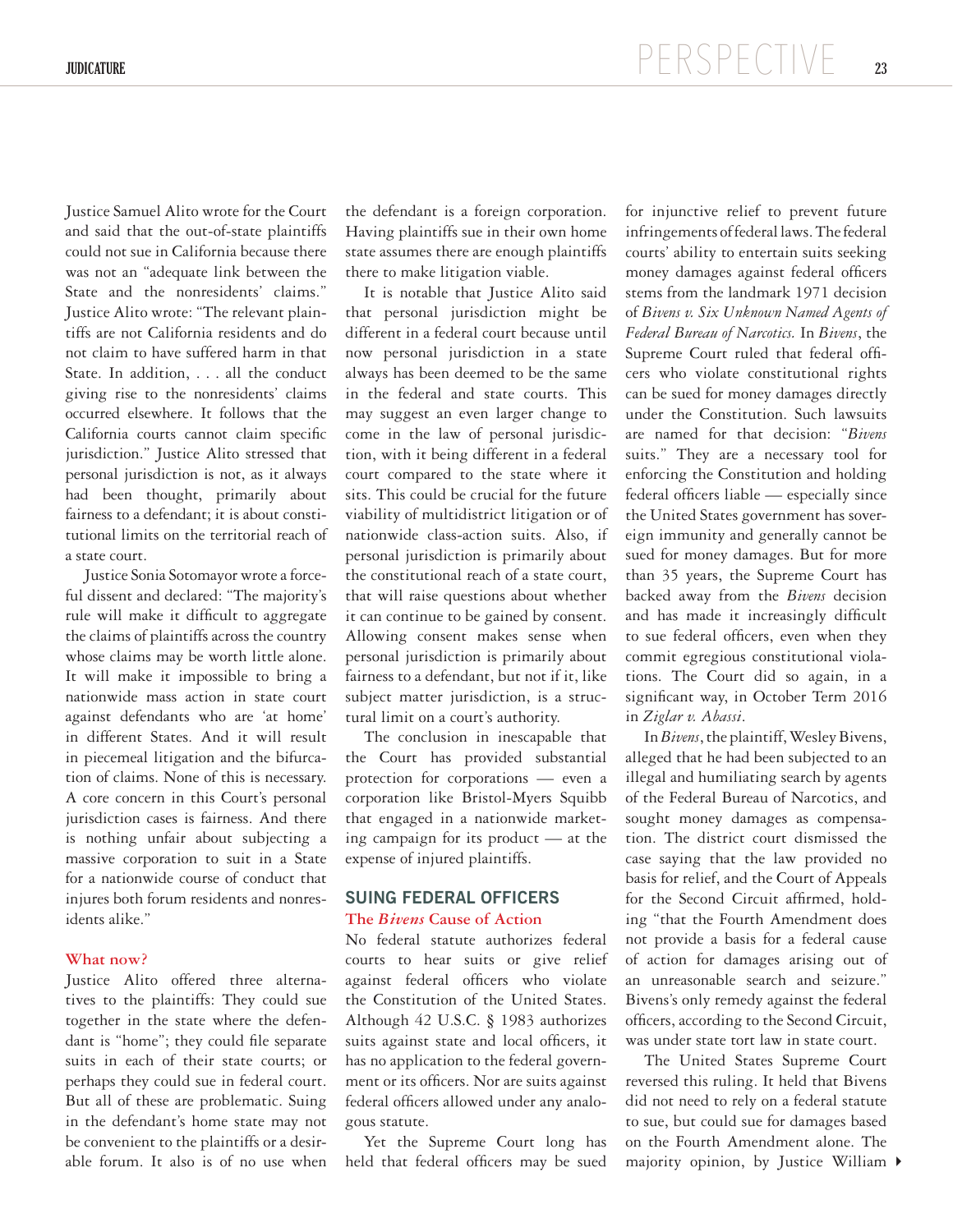Brennan, emphasized that individuals whose rights have been violated should not have to resort to state remedies, which might be inadequate or hostile to the federal constitutional interest. Furthermore, the judiciary has the authority and the duty to provide remedies to ensure the necessary relief for violations of federal rights. In an important and often-cited concurring opinion, Justice John Harlan explained that the federal courts long have devised remedies for violations of federal law. Moreover, he explained, it is essential that federal courts be able to provide such relief: "[I]t is apparent that some form of damages is the only possible remedy for someone in Bivens' alleged position. . . . For people in Bivens' shoes it is damages or nothing."

Initially, the Court applied *Bivens* and permitted suits under the Constitution. In *Davis v. Passman*, the Court held that a female aide could sue a congressman for gender discrimination based on a cause of action inferred directly from the Fifth Amendment's guarantee of equal protection.

In *Carlson v. Green*, the Supreme Court held that a mother whose son had died while serving a sentence in the Federal Corrections Center in Terre Haute, Ind., could sue prison officials on her son's behalf, claiming that his death was caused by gross inadequacies of medical facilities and staff and that this constituted cruel and unusual punishment. The Court held that a *Bivens* suit was available to remedy this Eighth Amendment violation.

#### **Limiting** *Bivens* **Suits**

But since *Carlson v. Green* in 1980, every Supreme Court decision has rejected the availability of a *Bivens* suit. In *Correctional Services Corporation v. Malesko* (2001), both Chief Justice William Rehnquist in his majority opinion and

Justice Antonin Scalia in a concurring opinion noted this trend. The issue in *Malesko* was whether a privately operated prison could be sued in a *Bivens* action. In holding that such suits are not permitted, Rehnquist noted that "[s] ince *Carlson* [*v. Green* in 1980], we have

THE COURT STRESSED THAT THE JUDICIARY SHOULD NOT EXPAND THE AVAILABILITY OF *BIVENS* SUITS BEYOND THE HOLDINGS OF *BIVENS*, *DAVIS V. PASSMAN*, AND *CARLSON V. GREEN*. THIS WILL MAKE IT EVEN HARDER TO BRING *BIVENS* SUITS IN THE FUTURE.

consistently refused to extend *Bivens* liability to any new context or new category of defendants. . . . In 30 years of *Bivens* jurisprudence we have extended its holding only twice, to provide an otherwise nonexistent cause of action

against individual officers alleged to have acted unconstitutionally, or to provide a cause of action for a plaintiff who lacked any alternative remedy for harms caused by an individual officer's unconstitutional conduct. Where such circumstances are not present, we have consistently rejected invitations to extend *Bivens*, often for reasons that foreclose its extension here." Justice Scalia, joined by Justice Clarence Thomas, went further and urged the overruling of *Bivens*.

#### *Ziglar v. Abassi*

*Ziglar v. Abassi*, decided in 2017, very much continues the trend of the Court limiting *Bivens* suits and closing the courthouse doors. The case involved a suit brought by individuals who were detained after 9/11, allegedly based on their race and religion. Abassi was one of 84 aliens arrested in New York City following the terrorist attack there on Sept. 11, 2001. He was held in the Metropolitan Detention Center.

Abassi and the others alleged that the conditions of their detention were harsh. The detainees were held in tiny cells for up to 23 hours a day with little opportunity for exercise or recreation. The lights in the cells were kept on 24 hours a day, making it nearly impossible to sleep. And they were forbidden to keep anything in their cells, even basic hygiene products like soap and a toothbrush. They were strip-searched often, even randomly, and were denied access to most forms of communication with the outside world. They said that they were subjected to physical and emotional abuse from the guards.

Abassi and the others filed their complaint on their own behalf and on behalf of a putative class seeking compensatory and punitive damages, attorney's fees, and costs. They claimed that the government had no reason to